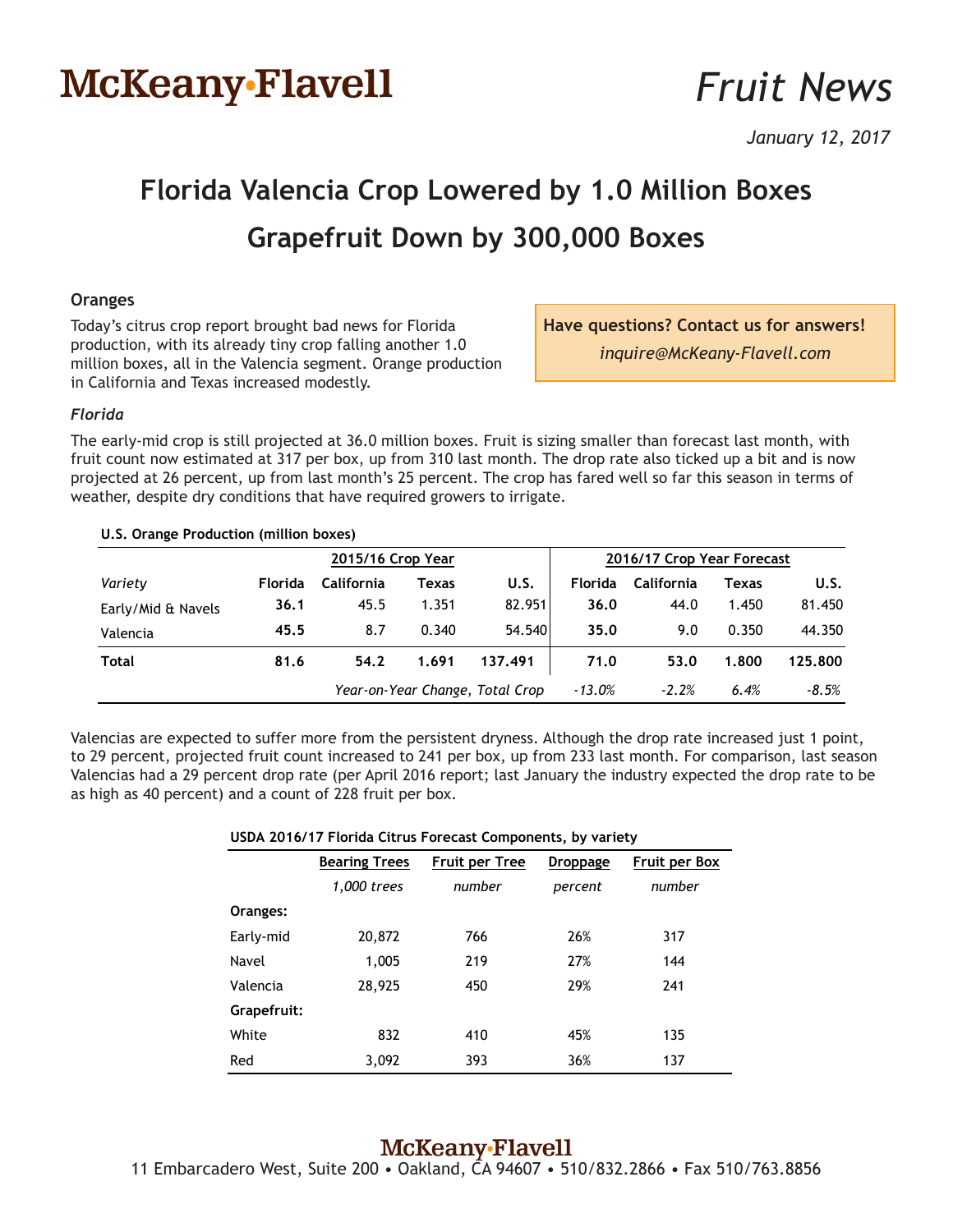### *Page 2*

USDA maintained estimated FCOJ yield at 1.44 gallons per box, unchanged from the December report. Yield from early-mid oranges is estimated at 1.36 gallons per box and yield from Valencias at 1.54 gallons per box.



## *California & Texas*

Beneficial growing conditions in California and Texas have allowed production increases. California orange production is now forecast at 53.0 million boxes, up from 50.5 million estimated last month. Most of the increase comes from higher non-Valencia orange production, now pegged at 44.0 million boxes, up 2.0 million from last month. Texas oranges are now seen at 1.8 million boxes, up from 1.35 million a month ago and up from 1.69 million last season. The non-Valencia sector accounts for all the increase seen in Texas.

### **Grapefruit**

Florida grapefruit production was reduced by 300,000 boxes from last month's report, all from white grapefruit, now forecast at 1.7 million boxes; red grapefruit production held steady at 7.3 million boxes. The drop rate for white grapefruit increased substantially to 45 percent, up from 32 percent estimated in December. Fruit is also very small.

Production increased in Texas and California. Texas grapefruit is now projected at 5.3 million boxes, up from 4.7 million estimated last month and 4.8 million in 2015/16. California production is expected to be 4.1 million boxes, up 100,000 boxes from December and up 300,000 boxes from last season.

|         |                | 2014/15 Crop Year |                                 |      |                | 2015/16 Crop Year Forecast |            |         |  |
|---------|----------------|-------------------|---------------------------------|------|----------------|----------------------------|------------|---------|--|
| Variety | <b>Florida</b> | Texas             | California                      | U.S. | <b>Florida</b> | Texas                      | California | U.S.    |  |
| White   | 2.49           |                   |                                 |      | 1.70           |                            |            |         |  |
| Red     | 8.31           |                   |                                 |      | 7.30           |                            |            |         |  |
| Total   | 10.80          | 4.80              | 3.80                            | 19.4 | 9.00           | 5.30                       | 4.10       | 18.40   |  |
|         |                |                   | Year-on-Year Change, Total Crop |      | -16.7%         | 10.4%                      | 7.9%       | $-5.2%$ |  |

## **U.S. Grapefruit Production (million boxes)**